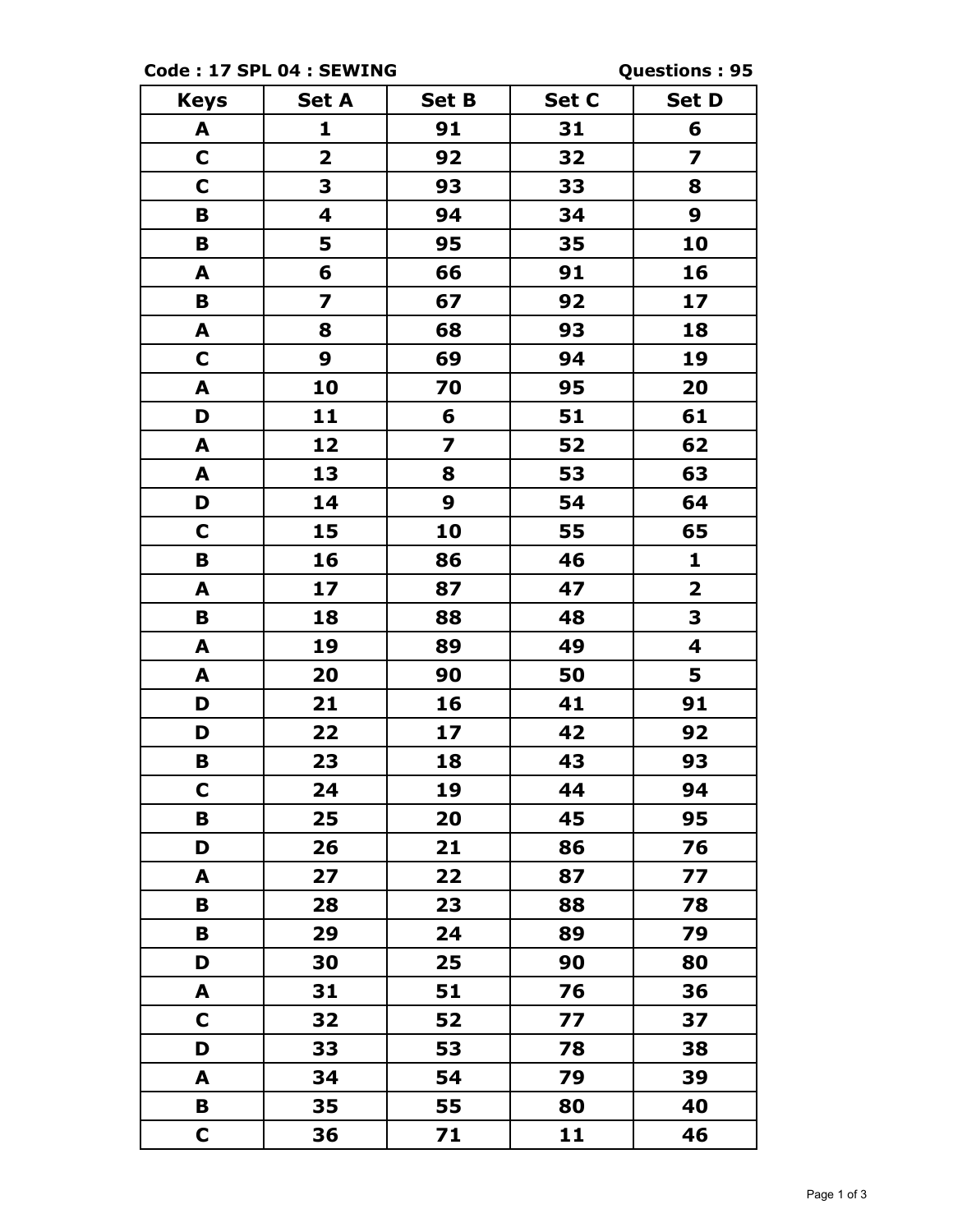**Code : 17 SPL 04 : SEWING Questions : 95**

| <b>Keys</b> | <b>Set A</b> | <b>Set B</b> | Set C                   | <b>Set D</b> |
|-------------|--------------|--------------|-------------------------|--------------|
| A           | 37           | 72           | 12                      | 47           |
| D           | 38           | 73           | 13                      | 48           |
| D           | 39           | 74           | 14                      | 49           |
| $\mathbf C$ | 40           | 75           | 15                      | 50           |
| D           | 41           | 46           | 56                      | 31           |
| $\mathbf C$ | 42           | 47           | 57                      | 32           |
| A           | 43           | 48           | 58                      | 33           |
| $\mathbf C$ | 44           | 49           | 59                      | 34           |
| A           | 45           | 50           | 60                      | 35           |
| $\mathbf C$ | 46           | 41           | 81                      | 51           |
| A           | 47           | 42           | 82                      | 52           |
| B           | 48           | 43           | 83                      | 53           |
| A           | 49           | 44           | 84                      | 54           |
| D           | 50           | 45           | 85                      | 55           |
| A           | 51           | 56           | 36                      | 41           |
| A           | 52           | 57           | 37                      | 42           |
| B           | 53           | 58           | 38                      | 43           |
| A           | 54           | 59           | 39                      | 44           |
| A           | 55           | 60           | 40                      | 45           |
| A           | 56           | 11           | 6                       | 71           |
| B           | 57           | 12           | 7                       | 72           |
| $\mathbf C$ | 58           | 13           | 8                       | 73           |
| A           | 59           | 14           | 9                       | 74           |
| $\mathbf C$ | 60           | 15           | 10                      | 75           |
| B           | 61           | 81           | $\mathbf{1}$            | 66           |
| B           | 62           | 82           | $\overline{\mathbf{2}}$ | 67           |
| A           | 63           | 83           | 3                       | 68           |
| A           | 64           | 84           | 4                       | 69           |
| B           | 65           | 85           | 5                       | 70           |
| D           | 66           | 36           | 26                      | 11           |
| A           | 67           | 37           | 27                      | 12           |
| C           | 68           | 38           | 28                      | 13           |
| D           | 69           | 39           | 29                      | 14           |
| C           | 70           | 40           | 30                      | 15           |
| B           | 71           | 61           | 21                      | 86           |
| D           | 72           | 62           | 22                      | 87           |